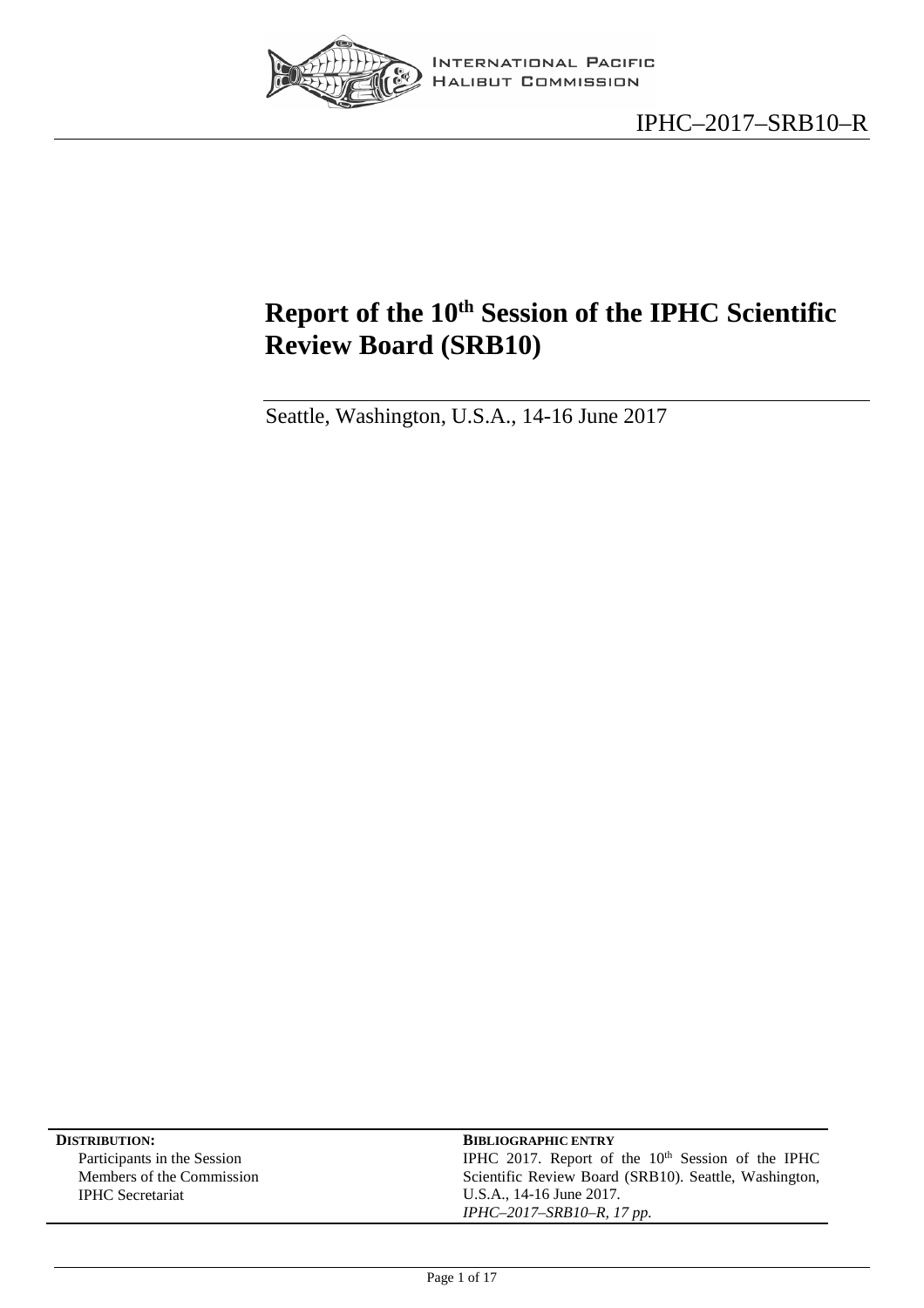

INTERNATIONAL PACIFIC **HALIBUT COMMISSION** 

INTERNATIONAL PACIFIC **HALIBUT COMMISSION** 

The designations employed and the presentation of material in this publication and its lists do not imply the expression of any opinion whatsoever on the part of the International Pacific Halibut Commission (IPHC) concerning the legal or development status of any country, territory, city or area or of its authorities, or concerning the delimitation of its frontiers or boundaries.

This work is protected by copyright. Fair use of this material for scholarship, research, news reporting, criticism or commentary is permitted. Selected passages, tables or diagrams may be reproduced for such purposes provided acknowledgment of the source is included. Major extracts or the entire document may not be reproduced by any process without the written permission of the Executive Director, IPHC.

The IPHC has exercised due care and skill in the preparation and compilation of the information and data set out in this publication. Notwithstanding, the IPHC, its employees and advisers, assert all rights and immunities, and disclaim all liability, including liability for negligence, for any loss, damage, injury, expense or cost incurred by any person as a result of accessing, using or relying upon any of the information or data set out in this publication, to the maximum extent permitted by law including the International Organizations Immunities Act.

Contact details:

International Pacific Halibut Commission 2320 W. Commodore Way, Suite 300 Seattle, WA, 98199-1287, U.S.A. Phone: +1 206 634 1838 Fax: +1 206 632 2983 Email: [admin@iphc.int](mailto:admin@iphc.int) Website:<http://iphc.int/>

# IPHC–2017–SRB10–R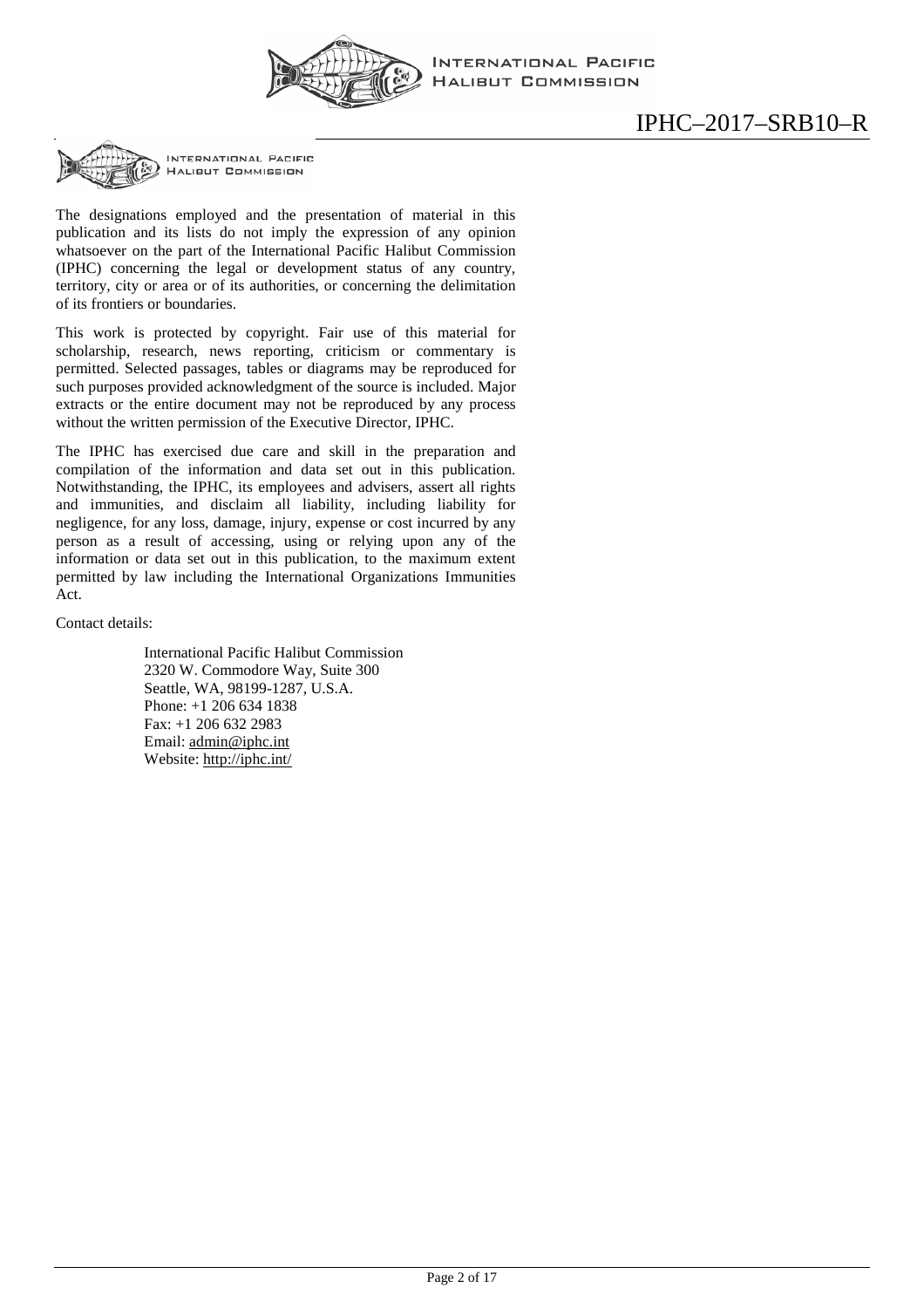

## **ACRONYMS**

| <b>CDN</b>    | Canada                                                                        |
|---------------|-------------------------------------------------------------------------------|
| <b>CPUE</b>   | Catch-per-unit-effort                                                         |
| <b>CV</b>     | Coefficient of Variation                                                      |
| <b>DMR</b>    | Discard Mortality Rate                                                        |
| FCEY          | <b>Fishery Constant Exploitation Yield</b>                                    |
| $F_{\rm SPR}$ | The Fishing Intensity that results in an equilibrium Spawning Potential Ratio |
| <b>IPHC</b>   | International Pacific Halibut Commission                                      |
| <b>LRP</b>    | Limit Reference Point                                                         |
| <b>MSAB</b>   | <b>Management Strategy Advisory Board</b>                                     |
| MSL           | Minimum Size Limit                                                            |
| <b>RSB</b>    | <b>Relative Spawning Biomass</b>                                              |
| <b>SRB</b>    | Scientific Review Board                                                       |
| <b>SPR</b>    | <b>Spawning Potential Ratio</b>                                               |
| <b>TCEY</b>   | <b>Total Constant Exploitation Yield</b>                                      |
| <b>TRP</b>    | Threshold/Trigger Reference Point                                             |
| U.S.A.        | United States of America                                                      |
| <b>WPUE</b>   | Weight-Per-Unit-Effort                                                        |
|               |                                                                               |

#### **HOW TO INTERPRET TERMINOLOGY CONTAINED IN THIS REPORT**

The SRB10 Report has been written using the following terms and associated definitions so as to remove ambiguity surrounding how particular paragraphs should be interpreted.

- *Level 1:* **RECOMMENDED**; **RECOMMENDATION** (formal); **REQUESTED** (informal): A conclusion for an action to be undertaken, by the Commission, a Contracting Party, a subsidiary (advisory) body of the Commission and/or the IPHC Secretariat. *Note*: Subsidiary (advisory) bodies of the Commission must have their Recommendations and Requests formally provided to the next level in the structure of the Commission for its consideration/endorsement (e.g. from an Advisory Board to the Commission). The intention is that the higher body will consider the action for endorsement under its own mandate, if the subsidiary body does not already have the required mandate. Ideally, this should be task-specific and contain a timeframe for completion.
- *Level 2:* **AGREED**: Any point of discussion from a meeting, which the IPHC body considers to be an agreed course of action covered by its mandate, which has not already been dealt with under Level 1 above; a general point of agreement among delegations/participants of a meeting which does not need to be elevated in the Commission's reporting structure.
- *Level 3:* **NOTED/NOTING**; **CONSIDERED**; **URGED**; **ACKNOWLEDGED**: General terms to be used for consistency. Any point of discussion from a meeting, which the SRB considers to be important enough to record in a meeting report for future reference. Any other term may be used to highlight to the reader of an IPHC report, the importance of the relevant paragraph. Other terms may be used but will be considered for explanatory/informational purposes only and shall have no higher rating within the reporting terminology hierarchy than Level 3.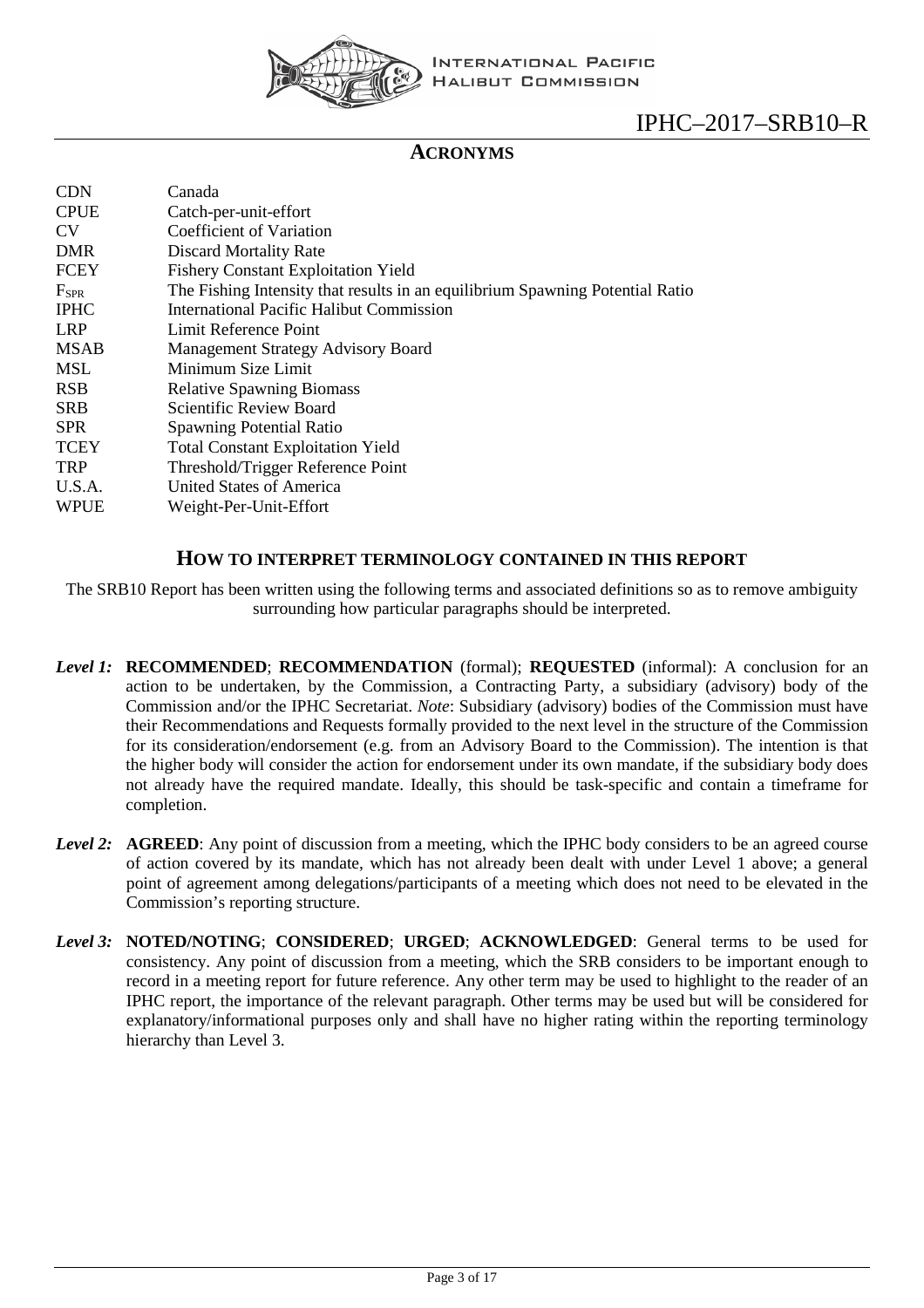

| <b>TABLE OF CONTENTS</b> |  |
|--------------------------|--|
|--------------------------|--|

<span id="page-3-0"></span>

| 1.                                                                                                             |  |
|----------------------------------------------------------------------------------------------------------------|--|
| $\overline{2}$ .                                                                                               |  |
| 3.                                                                                                             |  |
| 3.1                                                                                                            |  |
| 3.2                                                                                                            |  |
| 4.                                                                                                             |  |
| 4.1                                                                                                            |  |
| 4.2                                                                                                            |  |
| 5.                                                                                                             |  |
| 6.                                                                                                             |  |
| 6.1                                                                                                            |  |
| 6.2                                                                                                            |  |
| 6.3                                                                                                            |  |
| 6.4                                                                                                            |  |
| 7.                                                                                                             |  |
| UPDATE ON ABUNDANCE BASED MANAGEMENT OF PACIFIC HALIBUT PROTECTED SPECIES (BYCATCH)<br>8.                      |  |
| 9.                                                                                                             |  |
| 9.1                                                                                                            |  |
| 9.2                                                                                                            |  |
| 9.3                                                                                                            |  |
| 9.4<br>9.5                                                                                                     |  |
|                                                                                                                |  |
|                                                                                                                |  |
| 11.                                                                                                            |  |
| 11.1<br>11.2                                                                                                   |  |
|                                                                                                                |  |
|                                                                                                                |  |
| 12.1                                                                                                           |  |
| 12.2<br>12.3                                                                                                   |  |
|                                                                                                                |  |
| 13. THE PROCESS FOR 'REVIEW OF THE DRAFT AND ADOPTION OF THE REPORT OF THE 10TH SESSION OF THE                 |  |
| APPENDIX I LIST OF PARTICIPANTS FOR THE 10 <sup>TH</sup> SESSION OF THE IPHC SCIENTIFIC REVIEW BOARD (SRB10)14 |  |
| APPENDIX II AGENDA FOR THE 10TH SESSION OF THE IPHC SCIENTIFIC REVIEW BOARD (SRB10) 15                         |  |
| APPENDIX III LIST OF DOCUMENTS FOR THE 10 <sup>TH</sup> SESSION OF THE IPHC SCIENTIFIC REVIEW BOARD (SRB10)16  |  |
| APPENDIX IV CONSOLIDATED SET OF RECOMMENDATIONS AND REQUESTS OF THE 10 <sup>TH</sup> SESSION OF THE IPHC       |  |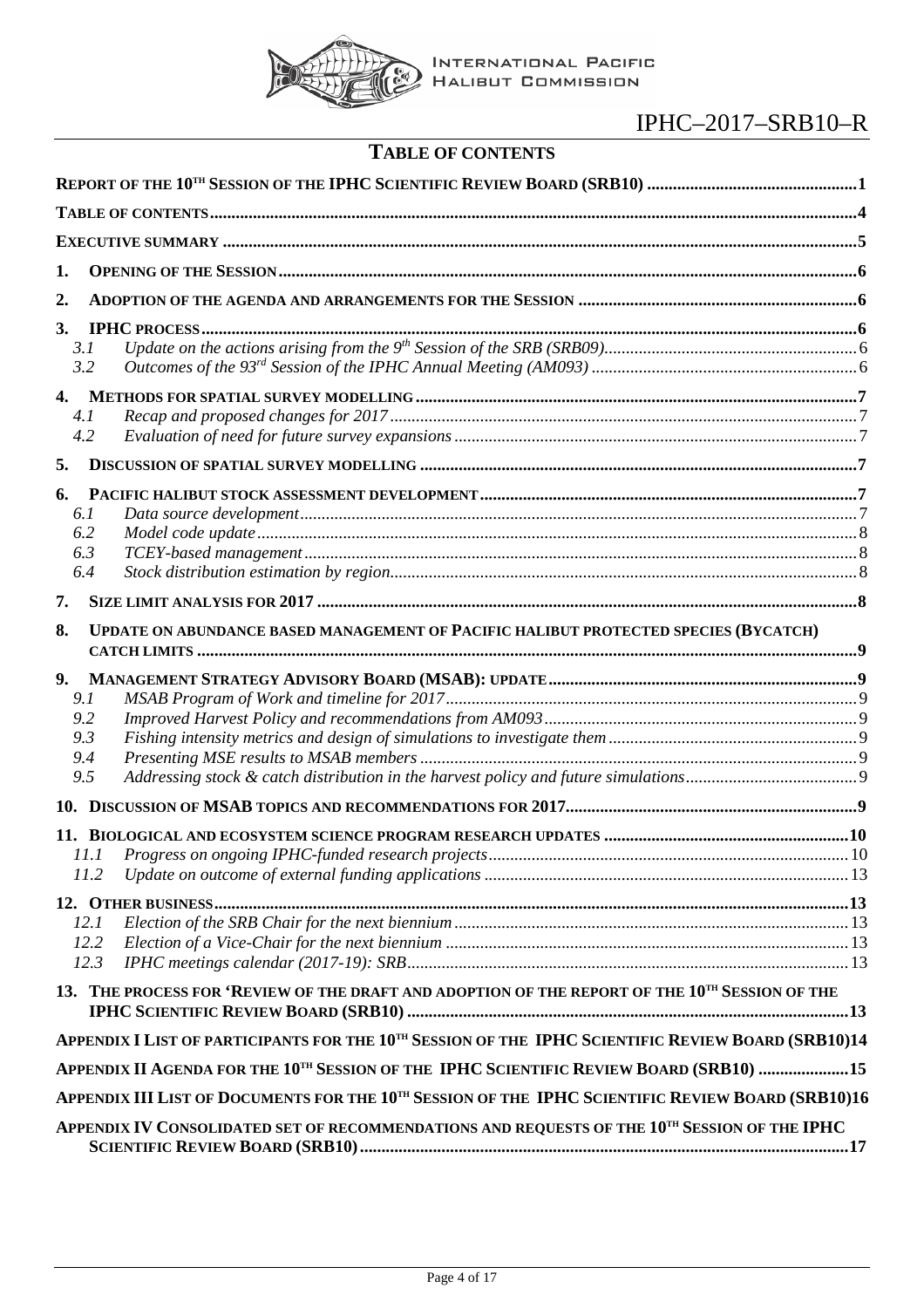

## <span id="page-4-0"></span>**EXECUTIVE SUMMARY**

The 10<sup>th</sup> Session of the International Pacific Halibut Commission (IPHC) Scientific Review Board (SRB10) was held in Seattle, Washington, U.S.A. from 14 to 16 June 2017. The meeting was opened by the Chairperson, Dr Sean Cox (Canada), who welcomed an ad-hoc SRB member, Dr Kim Scribner (Michigan State University, U.S.A.).

The following are a subset of the complete recommendations/requests arising from the SRB10, which are provided at [Appendix IV.](#page-16-0)

## **RECOMMENDATIONS**

[\(para. 2\)](#page-5-5) **NOTING** that the core purpose of the SRB10 is to review progress on the IPHC scientific program, and to provide guidance for the delivery of products to the SRB11 in September 2017, the SRB **AGREED** that formal recommendations to the Commission would not be developed at the present meeting, but rather, these would be developed at the SRB11.

## **REQUESTS**

## **Pacific halibut stock assessment development - Data source development**

SRB10–Req.01 [\(para. 18\)](#page-7-4) The SRB **REQUESTED** that a plot of non-tribal CPUE (y-axis) vs. tribal CPUE (x-axis) be created/presented as a supplement to the current time series plots to improve communication.

#### **Size limit analysis for 2017**

SRB10–Req.02 [\(para. 28\)](#page-7-5) The SRB **REQUESTED** an evaluation of the potential to try different size limits in different regions given the diversity of impacts on Pacific halibut fishing sectors and areas. MSL changes may need an adaptive management experiment approach that considers the biological, economic, and sociological consequences MSL changes. Indeed, predictions of consequences in each IPHC Regulatory Area should be a pre-requisite to any proposed MSL changes.

## **Progress on ongoing IPHC-funded research projects**

SRB10–Req.03 [\(para. 51\)](#page-10-0) The SRB **REQUESTED** that prior to future SRB meetings, the IPHC Secretariat prepare a report that details topics associated with each research area and then limit the topics for presentation to those that they consider to be most crucial.

## **Genetics and genomics**

SRB10–Req.04 [\(para. 73\)](#page-12-6) The SRB **REQUESTED** that a future presentation on the overall research initiatives showing how stock assessment, biology, and policy are integrated.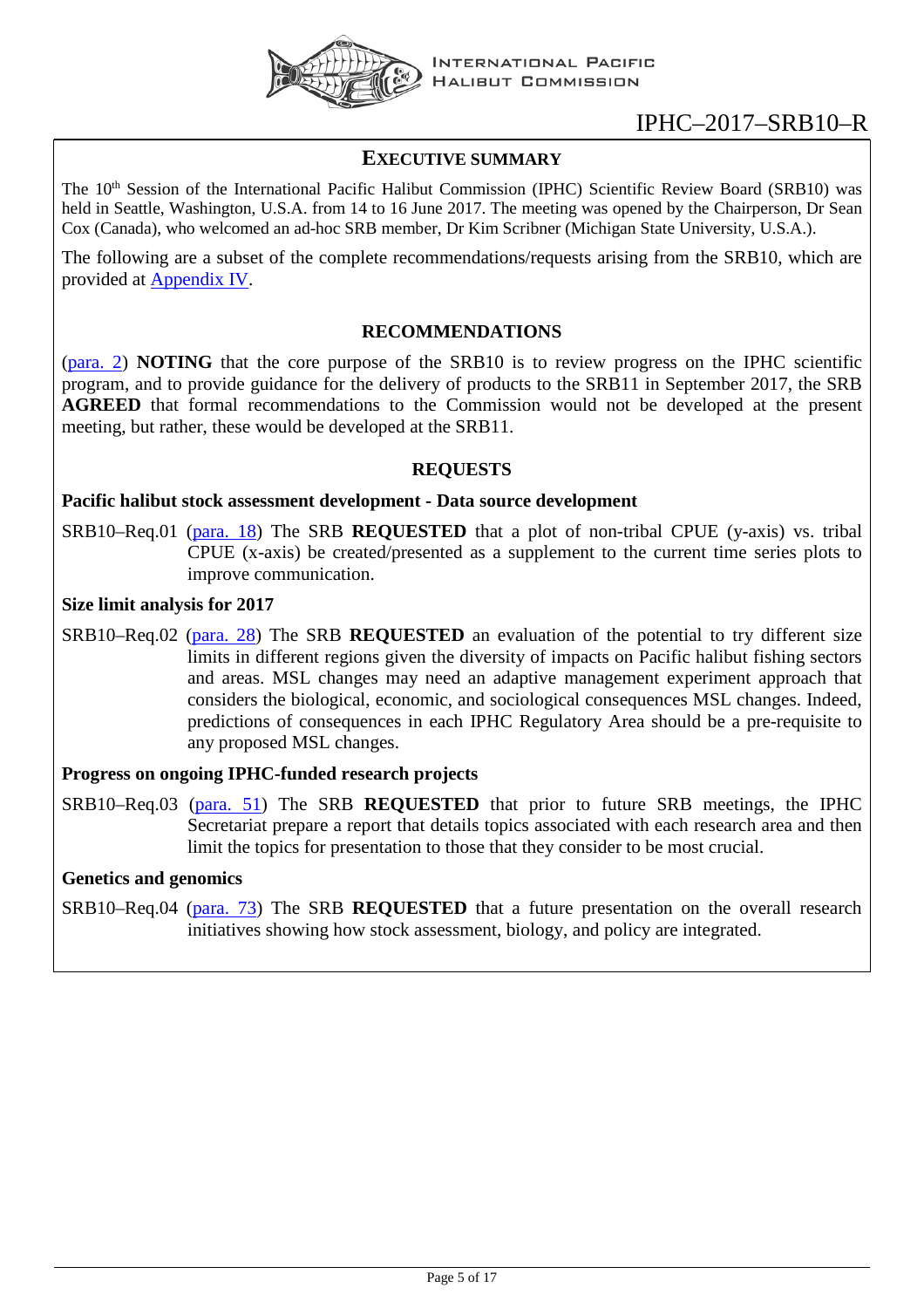

## <span id="page-5-0"></span>**1. OPENING OF THE SESSION**

- 1. The 10<sup>th</sup> Session of the International Pacific Halibut Commission (IPHC) Scientific Review Board (SRB10) was held in Seattle, Washington, U.S.A. from 14 to 16 June 2017. The list of participants is provided at [Appendix I.](#page-13-0) The meeting was opened by the Chairperson, Dr Sean Cox (Canada), who welcomed an ad-hoc SRB member, Dr Kim Scribner (Michigan State University, U.S.A.).
- <span id="page-5-5"></span>2. **NOTING** that the core purpose of the SRB10 is to review progress on the IPHC scientific program, and to provide guidance for the delivery of products to the SRB11 in September 2017, the SRB **AGREED** that formal recommendations to the Commission would not be developed at the present meeting, but rather, these would be developed at the SRB11.

## <span id="page-5-1"></span>**2. ADOPTION OF THE AGENDA AND ARRANGEMENTS FOR THE SESSION**

3. The SRB **ADOPTED** the Agenda as provided at [Appendix II.](#page-14-0) The documents provided to the SRB are listed in [Appendix III.](#page-14-1)

## <span id="page-5-3"></span><span id="page-5-2"></span>**3. IPHC PROCESS**

## *3.1 Update on the actions arising from the 9th Session of the SRB (SRB09)*

- 4. The SRB **NOTED** paper IPHC-2017-SRB10-03, which provided an opportunity to consider the progress made during the inter-sessional period since the SRB09 meeting held in September 2016.
- 5. The SRB **AGREED** to consider and revise as necessary, the actions arising that are either in progress or pending, and for these to be combined with any new actions arising from the SRB10 into a consolidated list for future reporting.
- 6. The SRB **NOTED** and were pleased to see that four out of the 10 actions from the SRB09 had been completed. The three '*In Progress*' items were presented during the current Session of the SRB, and deemed to be completed. As for ongoing status projects, the following updates were advised:
	- SRB09.04 Detailed mathematical specifications, flowcharts, and pseudocode as per below related to the survey space-time model and the proposed management procedures. Lacking these limits the contribution that we can make to technical discussion.
	- SRB09.05 Draft completed and will be finalised for the Commission's Interim Meeting.
	- SRB09.06 Carried forward to future SRB meetings where the spatial modelling is re-initiated.

## *3.2 Outcomes of the 93rd Session of the IPHC Annual Meeting (AM093)*

- <span id="page-5-4"></span>7. The SRB **NOTED** paper IPHC-2017-SRB10-04 which outlined the main outcomes of the 93<sup>rd</sup> Session of the Commission, specifically related to the SRB, and **AGREED** to consider how best to provide the Commission with the information it has requested, throughout the course of the current SRB meeting.
- 8. The SRB **NOTED** that at its 93rd Session, the Commission adopted revised IPHC Rules of Procedure (2017) by consensus. The document is available for download from the IPHC website: <http://iphc.int/basic-texts-of-the-commission.html> and includes the Terms of Reference for the SRB as follows:

**Appendix VIII, Sect I, para 1.** *The Scientific Review Board's (SRB) main objective is to provide an independent scientific review of Commission science products and programs, and to support and strengthen the stock assessment process. The SRB shall review modeling and evaluation used by the Management Strategy Advisory Board, and review research proposals from the Research Advisory Board and the IPHC Secretariat. The SRB will prepare reports to the Commission summarising findings, recommendations, and documentation of any divergent views for all of its reviews.*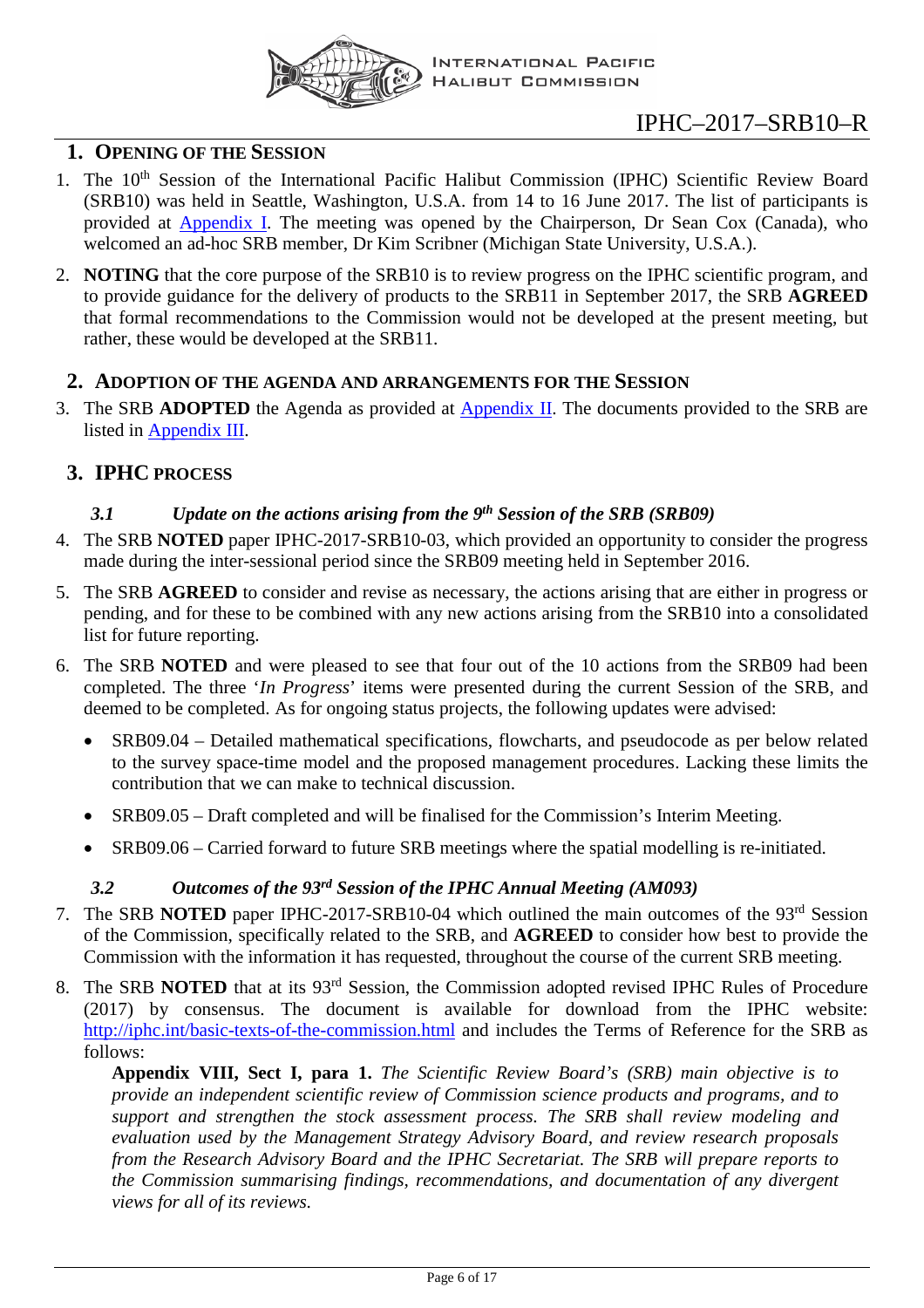

## <span id="page-6-0"></span>**4. METHODS FOR SPATIAL SURVEY MODELLING**

9. The SRB **NOTED** paper IPHC-2017-SRB10-05, which provided preliminary results of an evaluation of the survey expansions in IPHC Regulatory Areas 2A and 4A, and sought guidance from the SRB on potential further spatial survey modelling.

## *4.1 Recap and proposed changes for 2017*

<span id="page-6-1"></span>10. The SRB **NOTED** space-time modelling changes and updates for 2017. See Comments and Suggestions under Section 5 [paragraphs 12-15.](#page-6-6)

## *4.2 Evaluation of need for future survey expansions*

<span id="page-6-2"></span>11. The SRB **NOTED** that the addition of repeated survey expansions (3 years apart) played a smaller role in reducing variability than did a single effort where stations were added for IPHC Regulatory Area 2A.

## <span id="page-6-3"></span>**5. DISCUSSION OF SPATIAL SURVEY MODELLING**

## *SRB Comments and Suggestions*

- <span id="page-6-6"></span>12. In response to questions regarding the frequency of repeating expansion experiments, the SRB **SUGGESTED** the following types of analyses and information that could inform decisions on when a future set of expansion stations is appropriate:
	- Expected revenue from surveys with and without expansion stations to determine impacts on survey cost-recovery;
	- A plot of the number of stations vs. grand relative error to assess the relative value of information gained from additional stations;
	- Assessment of the frequency of zeroes at traditionally fished stations to help interpret zeroes at expansion stations;
	- A precision goal stated as a realistic target CV on the coastwide biomass index to provide a benchmark for cost-benefit analysis;
	- Appropriate scale simulations or suitable alternative forecasting approach (e.g., a quadratic function of CV vs time) to determine when expected CV from lack of survey expansion stations might exceed the target (and considering costs);
- 13. **NOTING** [paragraph](#page-6-6) 12, the SRB **AGREED** that there is little urgency for the IPHC Secretariat to make repeated survey expansions a high priority in the near term.
- 14. The SRB **NOTED** the utility in recalculating implied stock distribution for alternative expansion data sets and to evaluate the assessment model sensitivity with the selected expansion data sets included; this will allow the IPHC to assess the effect of survey expansion on stock biomass distribution.
- 15. The SRB **SUGGESTED** that for presentation purposes stations might be characterized as high density/low variability; high density/high variability; low density/low variability; or low density/high variability. From the perspective of the fishery, understanding what is happening at the high density/high variability stations may be the most important.

## <span id="page-6-4"></span>**6. PACIFIC HALIBUT STOCK ASSESSMENT DEVELOPMENT**

16. The SRB **NOTED** paper IPHC-2017-SRB10-07 which provided an overview of proposed improvements related to the stock assessment data and reporting of results for the 2017-18 annual process.

## *6.1 Data source development*

- <span id="page-6-5"></span>17. The SRB **NOTED** the efforts concerning data, which include
	- a) Updating historical bycatch data;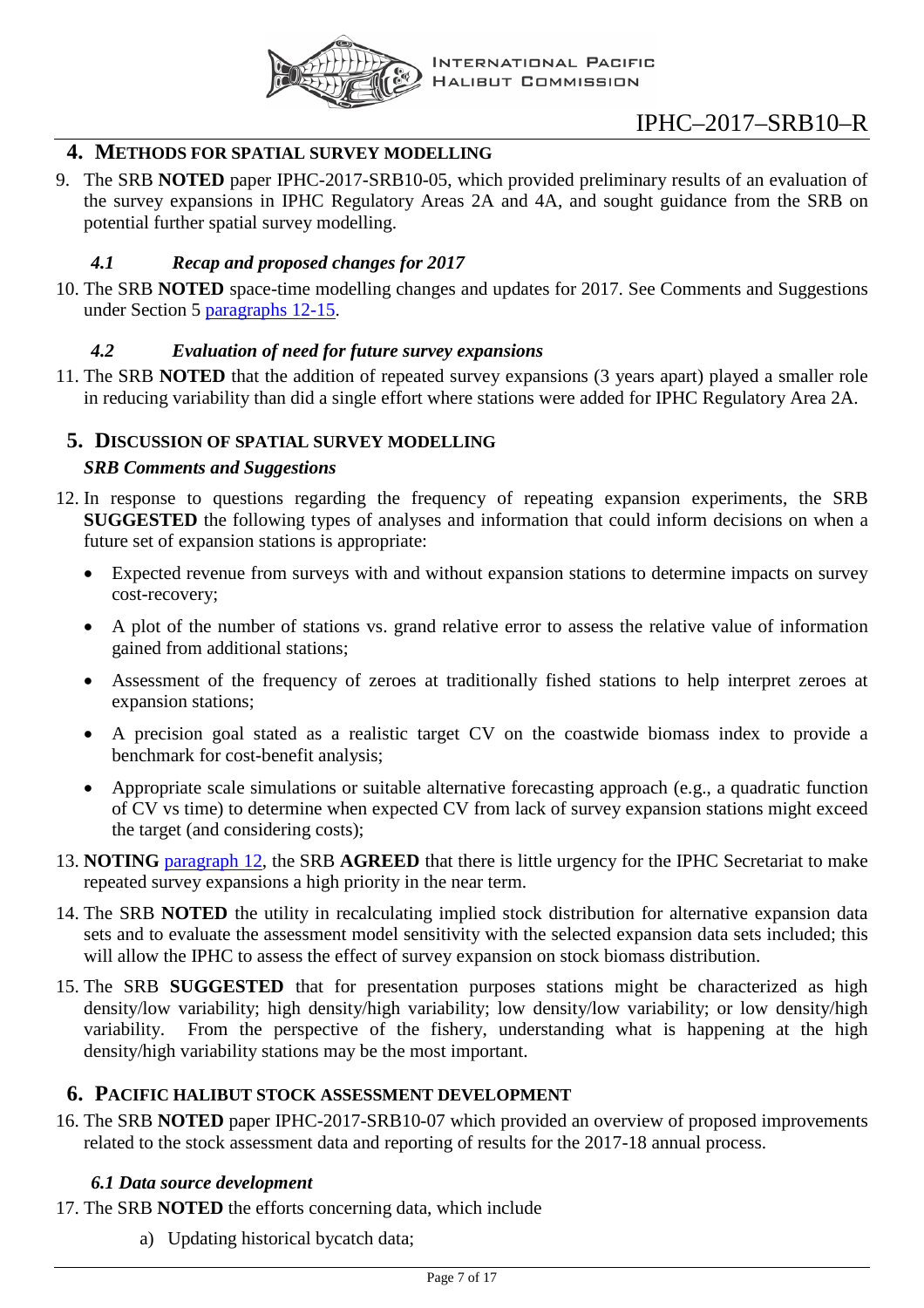

- b) Obtaining the age data appropriately attributed from expansion stations;
- c) Examining fishery CPUE for apportionment rather than survey WPUE in an MSE context as an alternative;
- d) Reconciling tribal vs nontribal CPUE data; especially since this should improve communication between different fishing sectors within IPHC Regulatory Area 2A; and
- e) Updating the effective number of skates calculation.
- <span id="page-7-4"></span>18. The SRB **REQUESTED** that a plot of non-tribal CPUE (y-axis) vs. tribal CPUE (x-axis) be created/presented as a supplement to the current time series plots to improve communication.
- 19. The SRB **CAUTIONED** that space-time modelling of fishery logbook data may not be worth the effort, mainly because fishery CPUE is used as a communication tool and the modelling output would appear dissociated from the raw fishery CPUE data that industry currently understands. However, the SRB **ACKNOWLEDGED** the work that has been underway and would be interested to see how it may compare and/or supplement stock distribution information.
- <span id="page-7-0"></span>20. The SRB **SUGGESTED** using the empirical length-weight allometry in the stock assessment models.

## *6.2 Model code update*

- 21. The SRB **AGREED** with the IPHC Secretariat's plans to put off adopting the software update for Stock Synthesis (SS3) until next year. It will likely take time for bugs to be ironed out and the benefits at present are expected to be relatively minor.
- <span id="page-7-1"></span>22. The SRB **AGREED** with putting the development of the spatial model on hold for this year.

## *6.3 TCEY-based management*

23. The SRB **AGREED** with the steady evolution towards TCEY management and that this has been consistently presented in the IPHC Harvest Decision Table and is an improvement over the FCEY values presented in the past. Importantly, retaining a fishing mortality metric based on Spawning biomass Per Recruit (SPR) can help with assessing potential fishing impacts, particularly as management measures such as the minimum size limit are re-evaluated.

## *6.4 Stock distribution estimation by region*

<span id="page-7-2"></span>24. The SRB **NOTED** the work on stock distribution by region.

## <span id="page-7-3"></span>**7. SIZE LIMIT ANALYSIS FOR 2017**

- 25. The SRB **NOTED** paper IPHC-2017-SRB10-08 that provided an evaluation of the current 32" (81.3 cm) Minimum Size Limit (MSL) in the directed commercial Pacific halibut fishery, and described likely changes to the Pacific halibut fishery under alternative minimum size limits.
- 26. The SRB **NOTED** the details of the history and current situation for the Pacific halibut fishery, for example the declining size at age, and some of the economic factors that have played a role.
- 27. The SRB **NOTED** that recovery rates may be lower for smaller Pacific halibut and that information on the socio-economic data on valuation is needed.
- <span id="page-7-5"></span>28. The SRB **REQUESTED** an evaluation of the potential to try different size limits in different regions given the diversity of impacts on Pacific halibut fishing sectors and areas. MSL changes may need an adaptive management experiment approach that considers the biological, economic, and sociological consequences MSL changes. Indeed, predictions of consequences in each IPHC Regulatory Area should be a pre-requisite to any proposed MSL changes.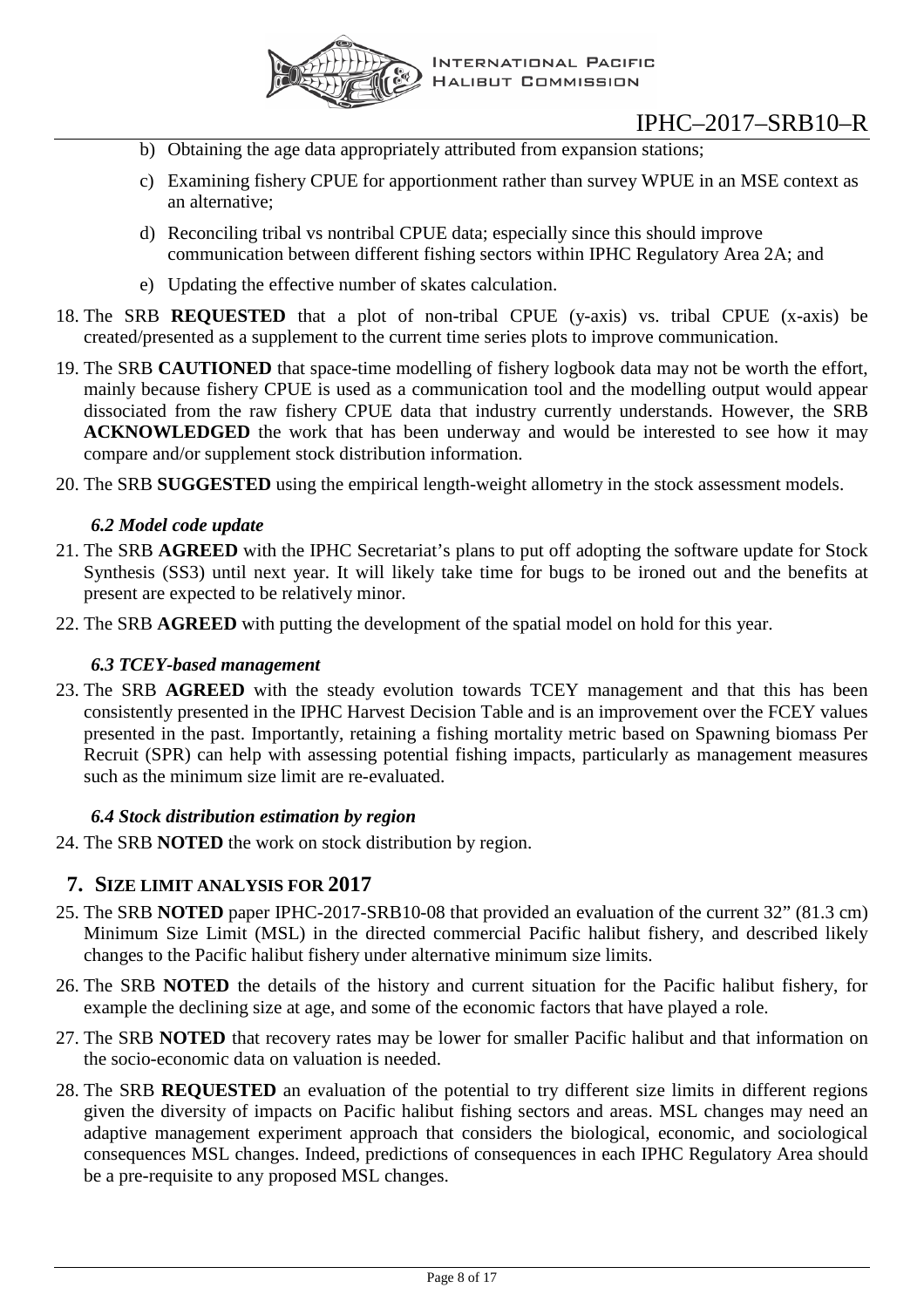

## <span id="page-8-0"></span>**8. UPDATE ON ABUNDANCE BASED MANAGEMENT OF PACIFIC HALIBUT PROTECTED SPECIES (BYCATCH) CATCH LIMITS**

- 29. The SRB **NOTED** paper IPHC-2017-SRB10-INF01 which provided the NPFMC's latest report from its ABM Working Group, entitles '*Abundance-based management for Pacific halibut PSC*' and are delighted to see NPFMC pursue this.
- 30. The SRB **NOTED** that there are parallels between this work and that being done within the auspices of the MSAB and that the IPHC Secretariat staff and a member of the SRB are part of the inter-agency group organized by the NPFMC. The NPFMC's decision to evaluate several indices is appreciated, and since some are highly correlated the need for multiple indices may be reduced.
- 31. The SRB **AGREED** that a study of the correlation between potential indices will help elucidate the combination of indices that will provide the most information.

## <span id="page-8-1"></span>**9. MANAGEMENT STRATEGY ADVISORY BOARD (MSAB): UPDATE**

32. The SRB **NOTED** the Report of the 9<sup>th</sup> Session of the IPHC Management Strategy Advisory Board (MSAB09), held in Seattle, Washington, U.S.A., 9-11 May 2017 (IPHC-2017-MSAB09-R).

## *9.1 MSAB Program of Work and timeline for 2017*

<span id="page-8-3"></span><span id="page-8-2"></span>33. The SRB **NOTED** the MSAB Program of Work and time line for 2017.

## *9.2 Improved Harvest Policy and recommendations from AM093*

34. The SRB **NOTED** the harvest policy and recommendations from AM093 and are supportive of moving towards SPR-based decisions and removal of the Blue Line.

## *9.3 Fishing intensity metrics and design of simulations to investigate them*

<span id="page-8-4"></span>35. **NOTING** the proposed metrics of fishing intensity and the design of simulations, the SRB **URGED** the IPHC Secretariat to continue to review the classic literature on  $MSE<sup>1</sup>$  $MSE<sup>1</sup>$  $MSE<sup>1</sup>$ .

## *9.4 Presenting MSE results to MSAB members*

<span id="page-8-5"></span>36. Since objectives are critical for conducting an MSE and open fora may inhibit input from diverse groups, the SRB **URGED** the IPHC Secretariat staff to continue to coordinate informal meetings to review objectives and performance metrics individually instead of in a group-meeting format. This may allow for more frank discussions.

## *9.5 Addressing stock & catch distribution in the harvest policy and future simulations*

<span id="page-8-6"></span>37. The SRB **NOTED** paper IPHC-2017-SRB10-09 that provided an overview of the simulations to evaluate the fishing intensity and harvest control rules in the IPHC Harvest Strategy Policy, with the goal of finding management strategies that are robust to bycatch scenarios, recognizing that the IPHC Regulatory Areas are not necessarily the biologically relevant areas.

## <span id="page-8-7"></span>**10. DISCUSSION OF MSAB TOPICS AND RECOMMENDATIONS FOR 2017**

38. The SRB **CONSIDERED** the simulation framework and assumptions as described, including scenarios and distribution of the TCEY, and of particular note were the negative relationships between Pacific

<span id="page-8-8"></span><sup>&</sup>lt;sup>1</sup> These are: de la Mare, W.K. 1998. Tidier fisheries management requires a new MOP (management-oriented paradigm). Reviews in Fish Biology and Fisheries 8:349-356; Smith, A.D.M, et al. 1999. Implementing effective fisheries-management systems – management strategy evaluation and the Australian partnership approach. ICES Journal of Marine Science 56:967-979; Sainsbury, K.J. et al. 2000. Design of operational management strategies for achieving fishery ecosystem objectives. ICES Journal of Marine Science 57:731-741; and Constable, A.H. 2005. A possible framework in which to consider plausible models of the Antarctic marine ecosystem for evaluating krill management procedures. CCAMLR Science 12:99-117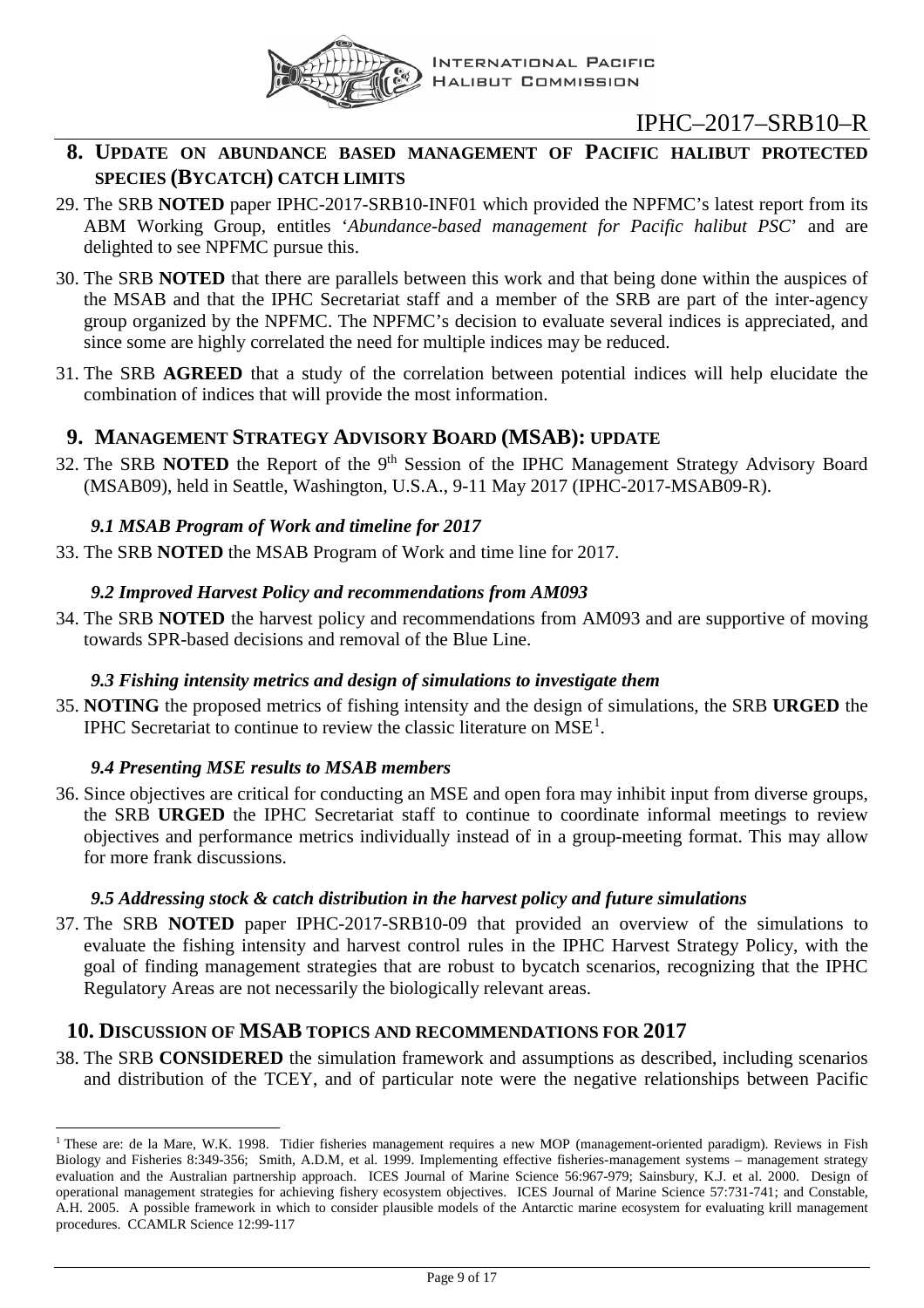

halibut sport fishing and total mortality, and also bycatch and total mortality (Fig. 4 of paper 09). This approach for simulating fisheries that are not under direct TCEY management seems reasonable.

- 39. The SRB **CONSIDERED** the fishing intensity metrics and associated levels to evaluate, **NOTING** that the IPHC Secretariat suggests only evaluating SPR-based fishing intensity metrics and using other metrics as evaluation tools (i.e. performance metrics) or as components of the control rule (e.g. ERSB).
- 40. The SRB **NOTED** that the control rules require a variety of decisions that can be explored in a MSE framework. These include threshold (trigger) and limit reference points (LRP), the measure of fishing intensity adjusted by the control rule, shape of the control rule, and whether the multiplier is zero when biomass is below the LRP.
- 41. The SRB **CONSIDERED** the use of dRSB for stock status in the control rule and its relation to ERSB and SPR. Although dRSB is based on sound principles, we cautioned that the approach is more complicated than a static unfished biomass and may be less transparent for stakeholders as a way to provide management advice.
- 42. The SRB **AGREED** that presenting scenario-by-scenario results may lead to misinterpretation, since the objective of MSE is to find a robust harvest strategy that does pretty well in all or virtually all of the scenarios.
- 43. The SRB **AGREED** that MSE can be used to ask a series of interlocking questions such as i) what is the best long-term policy, given the various uncertainties in the environment, Pacific halibut biology, and the Pacific halibut fishery? ii) what would be the short term consequences of applying the best long term policy in the current situation? and ii) how do we move from the current harvest policy to the best long term policy?
- 44. The SRB **AGREED** that a more informative description of the survey results would involve reporting both total survey catch and O32 catch (biomass by Regulatory Area).
- 45. The SRB **CONSIDERED** that focussing on four biologically relevant regions, with the possibility of distributing stock to IPHC Regulatory Areas within these biogeographic regions is a potentially useful approach that should be evaluated further.

## <span id="page-9-1"></span><span id="page-9-0"></span>**11. BIOLOGICAL AND ECOSYSTEM SCIENCE PROGRAM RESEARCH UPDATES**

## *11.1 Progress on ongoing IPHC-funded research projects*

- 46. The SRB **NOTED** papers IPHC-2017-SRB10-INF02 and IPHC-2017-SRB10-11 which detailed current progress on research projects conducted by the IPHC Biological and Ecosystem Science Research Program. Because these programs are now more fully developed, this section will be longer than the previous ones in this report.
- 47. The SRB **APPRECIATED** the opportunity to see the overview of research program objectives and how the IPHC Secretariat envisioned new research initiatives that will help (a) fill in current knowledge gaps, (b) assess the effects of environmental conditions, and (c) reduce uncertainty in assessment models.
- 48. The SRB **CONSIDERED** that the portfolio of research projects proposed [reproduction, growth, DMR, and post catch survival, migration, e) genetics and genomics] could indeed support and/or direct IPHC activities in existing areas of strength in harvest evaluation and demographic modelling.
- 49. That said, the SRB **CONSIDERED** that while the overview of general research needs and applications was compelling, the data collected to date and proposed data collections could be better articulated relative to expected impacts to the resiliency of the fisheries and stock assessment needs. In addition, we would have appreciated additional background on methods used to obtain data. For example: Are IPHC Secretariat staff doing research in areas where there is the greatest need? What is/was the input that led to strategic research planning? How will progress and impact of ongoing or planned research be evaluated and at what interval(s)?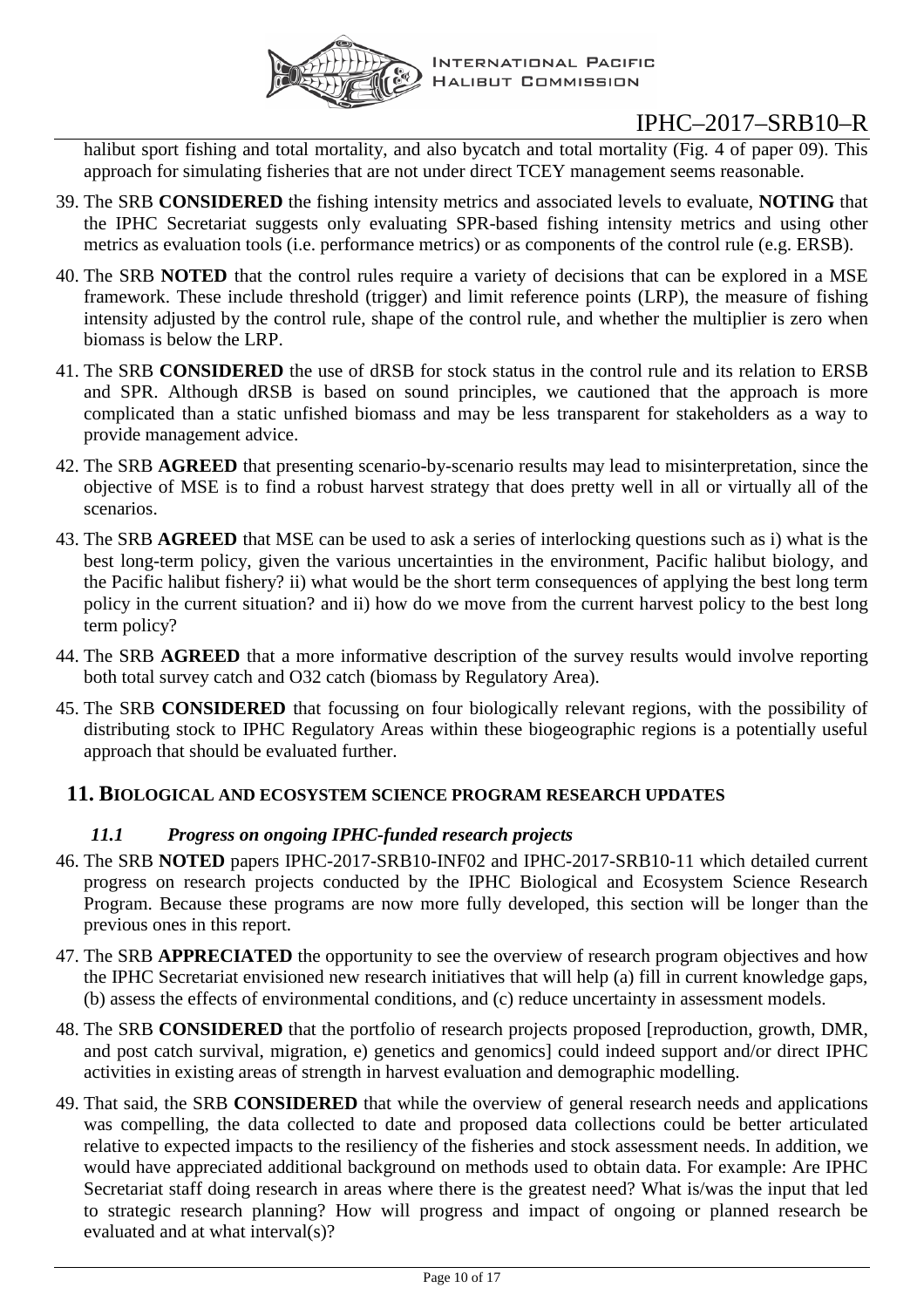

- 50. Although the SRB **APPRECIATED** the opportunity to see and comment on the overall program, we would have been better able to provide an assessment with presentation of fewer projects but greater detail concerning methods and results, and how they tie into assessment activities and management outcomes.
- <span id="page-10-0"></span>51. The SRB **REQUESTED** that prior to future SRB meetings, the IPHC Secretariat prepare a report that details topics associated with each research area and then limit the topics for presentation to those that they consider to be most crucial.
- 52. The SRB **NOTED** the desire of the IPHC Secretariat to scale management and assessment activities from reporting units to more biogeographically meaningful areas, and support this. The research program objectives could collectively serve to support and better refine spatial criteria for area delineation and could lead to greater potential to forecast physiological and demographic responses to environmental variables and to harvest.
- 53. The SRB **NOTED** the importance of emerging molecular techniques and the importance of resolving environmental and genetic bases of local adaptation. Similarly, for the IPHC Secretariat's recognition of the importance of greater understanding of Pacific halibut movement ecology, particularly related to effects of emigration and immigration on stock recruitment as local and regional scales.
- 54. The SRB **AGREED** that research that defines environmental and genetic components associated with maturation, fecundity, and reproductive periodicity are important.
- 55. The SRB **CONSIDERED** that preliminary evidence supporting the existence of sex-specific genetic markers linked to sex is compelling and that sexing data from tissue biopsy samples will be particularly important for DMR studies. It is not understood why proposed research focused on documenting evidence of environmental sex determination is needed if there are sex-specific fixed differences that are suggestive of a chromosomal basis for sex.
- 56. The SRB **NOTED** that environment and genotype are expected to contribute to physiological, phenotypic, and demographic responses over the species' range. Furthermore, information on effects of environmental variation on factors such as growth, size and age of sexual maturity would logically be obtained on individuals collected from multiple locations in order to be able to determine whether associations (e.g. gene expression at specific gene loci for members of the same or different region (or proposed management area) are concordant.
- 57. The SRB **CONSIDERED** that the IPHC Secretariat staff may have difficulty interpreting data collected on hormone levels endocrine profile patterns, or gene expression profiles (or gene regulatory networks) since these are likely influenced by capture methods.
- 58. The SRB **NOTED** that collection of data opportunistically via fisheries or in assessment fisheries would have to be developed carefully considering the influence of confounding factors such environmental covariates or handling method.
- 59. The SRB **NOTED** the use of ultrasound methods but were unsure about their success without a full vetting of sampling methods because of the lack of knowledge on confounding sources of variation. The lack of details concerning methodology precluded appraisal of the likelihood of success.
- 60. The SRB **NOTED** that development of gonadal-somatic-indices could be particularly useful if they can be tied to age/size, nutritional state and environmental covariates.
- 61. The SRB **CONSIDERED** that the study of gene expression networks based on gene co-expression patterns can be useful if the identification of suites of genes that are differentially expressed can help clarify meaningful biogeographic regions.
- 62. The SRB **NOTED** that changes in size at age could have significant implications for recruitment and management. However, similar concerns were raised regarding proposed research as with reproductive research in that the IPHC Secretariat did not articulate how growth markers could be used for field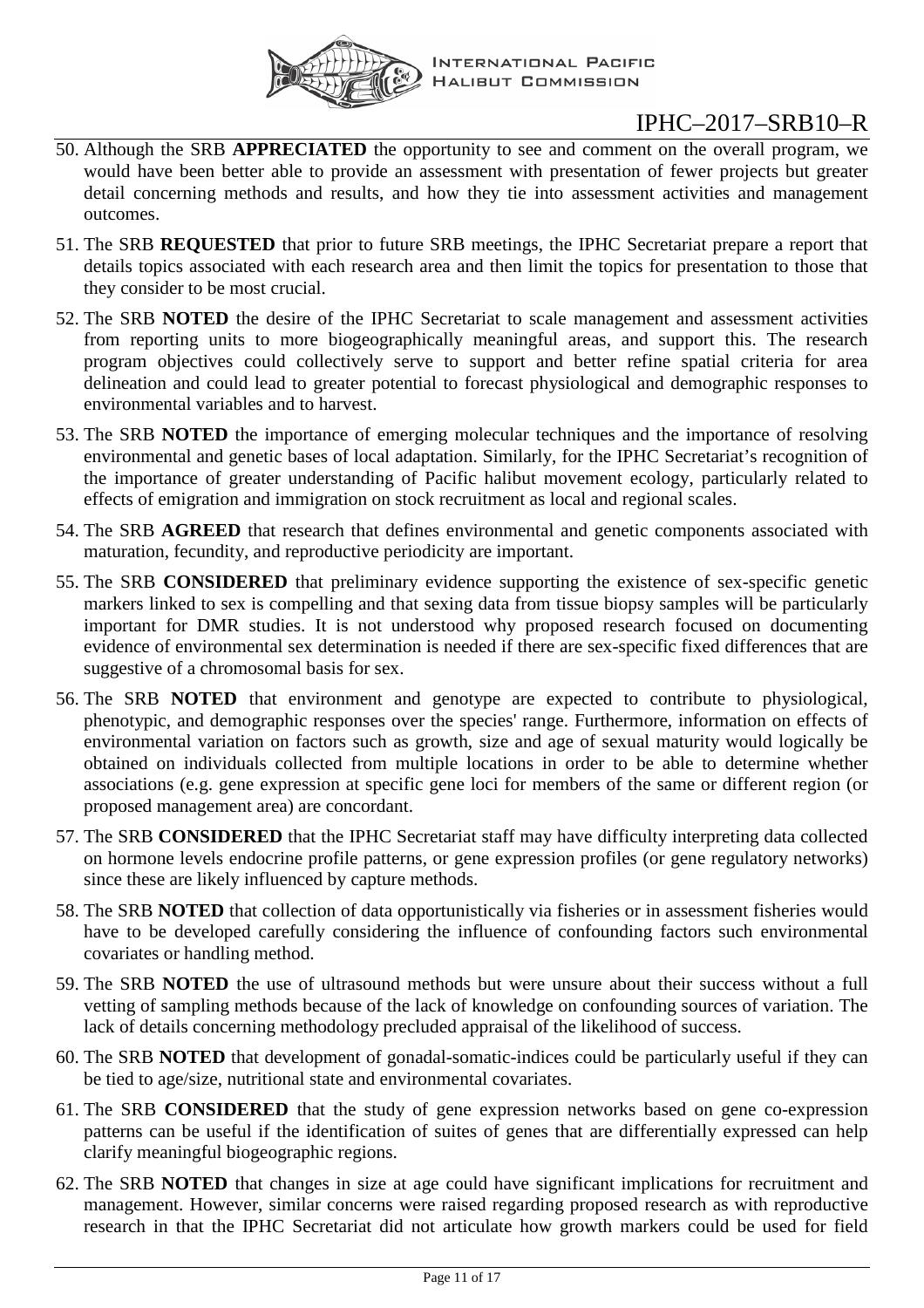

studies, insufficient detail was provided about methods of sampling, and it was not clear how that work will inter-collate with stock assessment and management.

63. The SRB **NOTED** the preliminary data on temperature dependent growth. However, data collected from a few individuals from a single locale may not generalize to the entire species' range. For example, there could be environmental (e.g. temperature), genetic influences, and gene by environment effects on growth. Use of common garden experiments of greater complexity may be warranted, and the IPHC Secretariat should consider ontogenetic contingency in this work. How this work will inter-collate with stock assessment and management should also be considered.

## *11.1.1 Discard Mortality Rates (DMR)*

- 64. In the DMR research area, the SRB **NOTED** that ongoing research has significant management implications. The research appeared well organized.
- 65. The SRB **SUGGESTED** that additional attention be given to empirical evaluation of the ultrasound methods before it is used widely and that the IPHC Secretariat staff consider evaluation of how long fish were exposed to capture (e.g. time on hook). For example, lethality of capture and release could be much greater for a fish on a hook for days rather than hours.
- 66. The SRB **NOTED** that the indirect effects of capture and release should focus on both direct (mortality) and indirect effects such as capture/release effects on growth and reproduction and probabilities of movements/seasonal migration. However, elucidation of indirect effects would necessitate considerable investment in telemetry so that a cost-benefit analysis is required.

## *11.1.2 Migration*

- 67. In the planned research area of migration, the SRB **NOTED** that the focal area should be explicitly tied to all other areas. As per previous comments in other research areas, we received insufficient information on methodology and application/integration with other topics of research.
- 68. The SRB **AGREED** that collection and analyses of otoliths is valuable and encourage the IPHC Secretariat to consider laser ablation methods whereby different sections of the otolith could be interrogated to discern ontogenetic shifts in elemental signature. This could provide valuable information on regions occupied and diets at different life stages/ages.
- 69. The SRB **SUGGESTED** that otolith work will most profitably move forward to coincident work on diet and forage availability and in collection of baseline on environmental elemental signatures in different regions.

## *11.1.3 Genetics and genomics*

- 70. In the planned research activities area of genetics and genomics, the SRB **NOTED** a pressing need for expertise in areas of population genetics and genomics particularly associated with methodology for demographic-genetic modelling and in areas associated with interpretation of gene expression/coexpression and gene regulator networks.
- 71. **NOTING** that it was not clear how existing sampling designs or collaborations could provide the necessary information or samples to allow more informed use of population genomic data, the SRB **SUGGESTED**:
	- (a) There is a need for integration of 'seascape' features such as bathometry, depth, and currents on gene flow to better model spatial dynamics of stock structure and movements.
	- (b) There is high likelihood for the existence of 'sources' and 'sink' areas in terms of net recruitment and emigration. There are numerous means of identification of these areas using genetics data.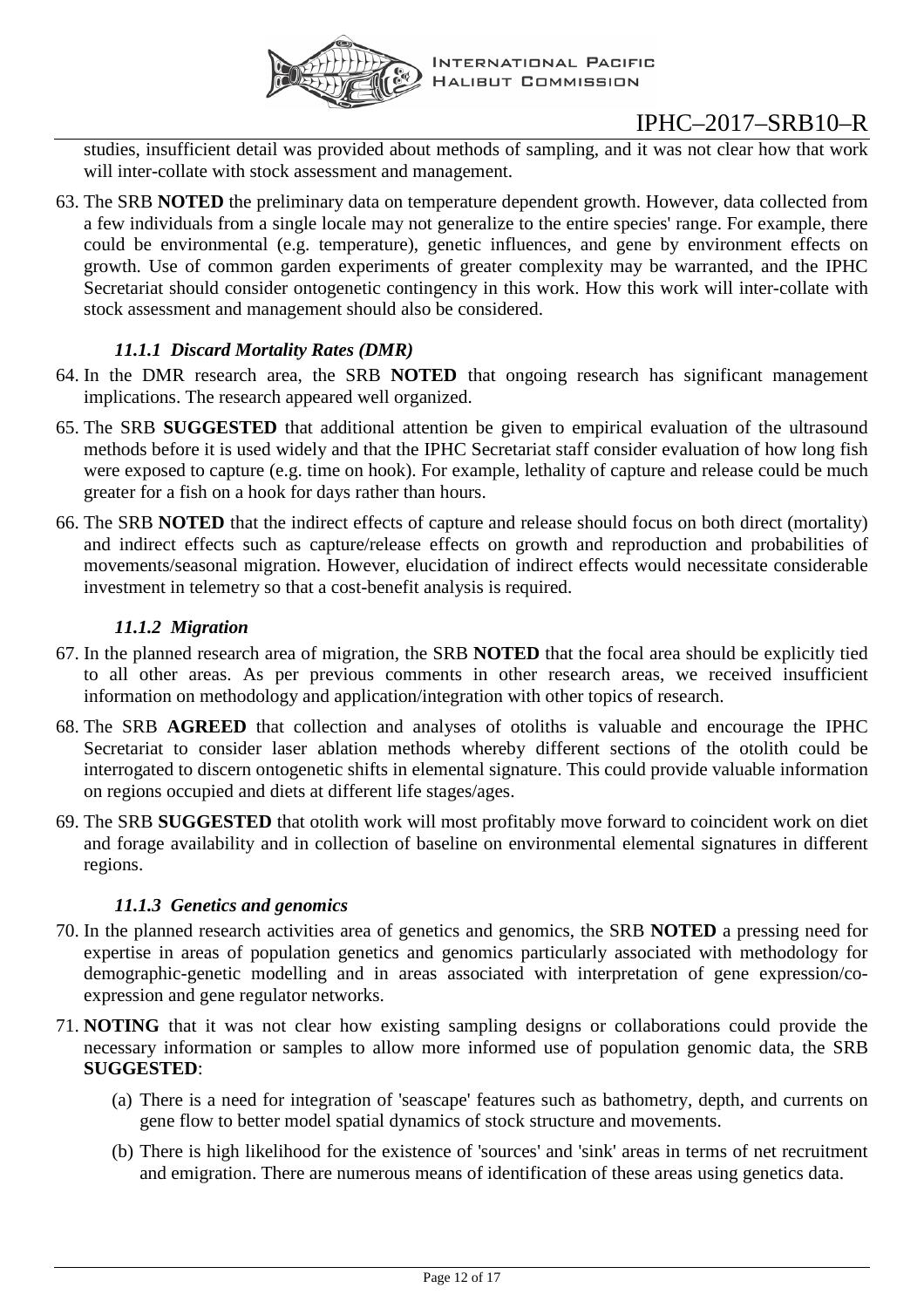

- (c) There is strong evidence that genomic data as collected using RADseq and similar methods can identify thousands of loci. "Outlier loci" can be identified that would provide far greater resolution of stock structure that existing data.
- (d) Recent research has shown that genetics data can be combined with age data to estimate relative stock recruitment<sup>[2](#page-12-7)</sup> and the IPHC Secretariat should consider using these methods.
- (e) Coalescence methods could be profitably used to define demographic and migratory patterns from spatially explicit genetics data.
- 72. As above, the SRB **NOTED** that further explanations were needed to show how genomic data collected to identify patterns of gene expression that are tied to growth and reproduction.
- <span id="page-12-6"></span>73. The SRB **REQUESTED** that a future presentation on the overall research initiatives showing how stock assessment, biology, and policy are integrated.

## <span id="page-12-0"></span>*11.2 Update on outcome of external funding applications*

74. The SRB **NOTED** the outcomes on the external funding applications.

## <span id="page-12-2"></span><span id="page-12-1"></span>**12. OTHER BUSINESS**

## *12.1 Election of the SRB Chair for the next biennium*

- 75. The SRB **NOTED** that the term of the current Chairperson, Dr Sean Cox is due to expire at the closing of the current Session, and in accordance with the IPHC Rules of Procedure (2017) (Rule 14, paragraph 7(e)), the SRB is required to elect a new Chairperson for the next biennium.
- 76. The SRB **CALLED** for nominations for the position of Chairperson of the IPHC SRB for the next biennium. Dr. Sean Cox was nominated, seconded and elected for the next biennium.

## *12.2 Election of a Vice-Chair for the next biennium*

- <span id="page-12-3"></span>77. The SRB **NOTED** that the terms of the current Vice-Chairpersons, Drs. Jim Ianelli and Marc Mangel are due to expire at the closing of the current Session, and in accordance with the IPHC Rules of Procedure (2017) (Rule 14, paragraph 7(e)), the SRB may elect a new Vice-Chairperson for the next biennium.
- 78. The SRB **AGREED** that given the nature of the Board, there was no need for a Vice-Chairperson for the next biennium.

## *12.3 IPHC meetings calendar (2017-19): SRB*

<span id="page-12-4"></span>79. The SRB **NOTED** the annual IPHC meetings calendar (2017-19) adopted by the Commission at its 93rd Session in 2017.

## <span id="page-12-5"></span>**13. THE PROCESS FOR 'REVIEW OF THE DRAFT AND ADOPTION OF THE REPORT OF THE 10TH SESSION OF THE IPHC SCIENTIFIC REVIEW BOARD (SRB10)**

80. The report of the 10<sup>th</sup> Session of the IPHC Scientific Review Board (IPHC-2017-SRB10–R) was **ADOPTED** via correspondence on 11 July 2017, including the consolidated set of recommendations and/or requests arising from SRB10, provided at [Appendix IV.](#page-16-0)

<span id="page-12-7"></span> <sup>2</sup> Bravington, M. et al. 2016. Close-kin mark-recapture. Statistical Science 31:259-274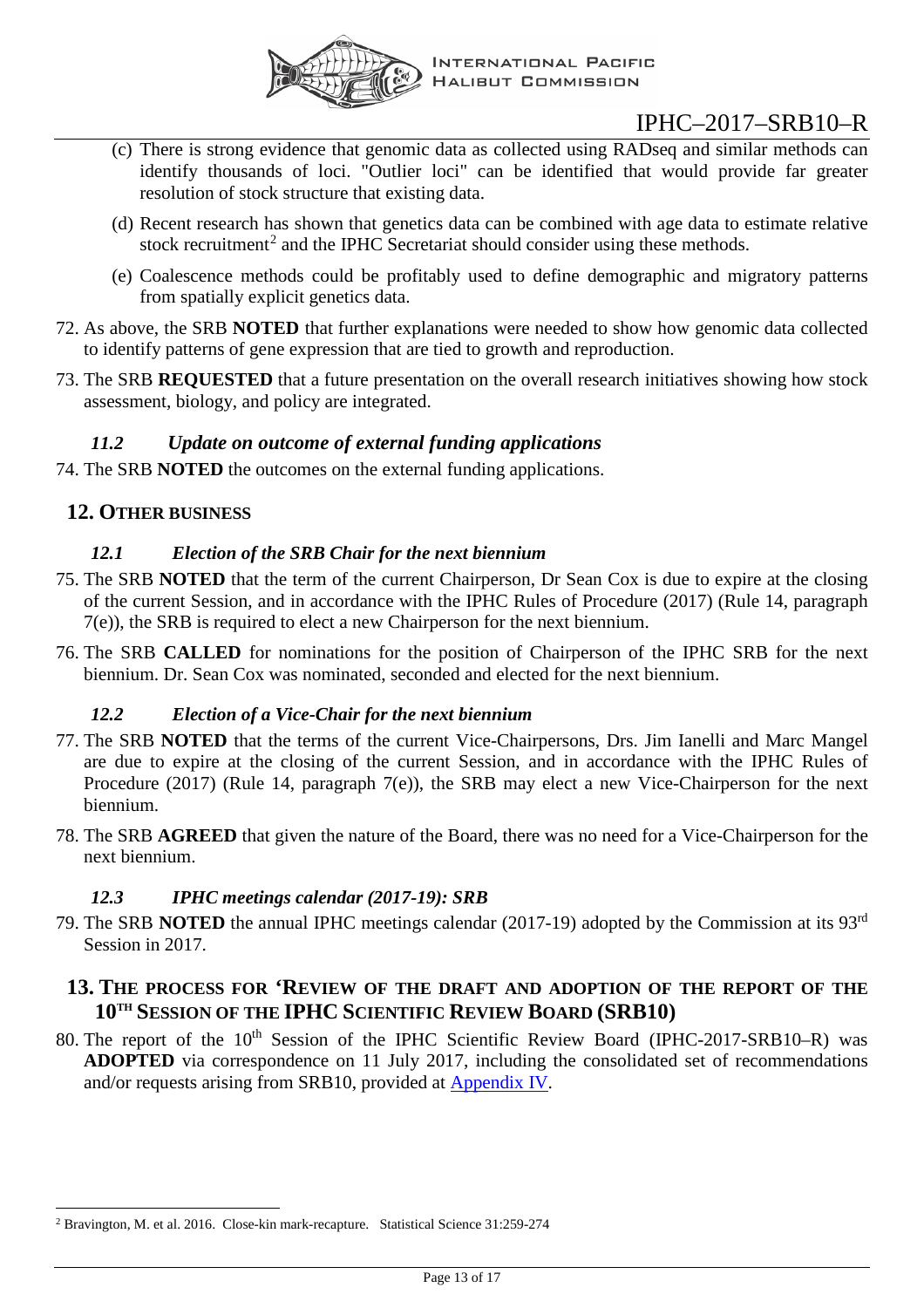## **APPENDIX I LIST OF PARTICIPANTS FOR THE 10TH SESSION OF THE IPHC SCIENTIFIC REVIEW BOARD (SRB10)**

#### **SRB Members**

<span id="page-13-0"></span>

| Dr Sean Cox:      | speox@sfu.ca; Associate Professor, School of Resource and Environmental                            |
|-------------------|----------------------------------------------------------------------------------------------------|
|                   | Management, Simon Fraser University, 8888 University Dr., Burnaby, B.C., Canada                    |
|                   | V5A 1S6                                                                                            |
| Dr James Ianelli: | jim.ianelli@noaa.gov; Research Scientist, National Marine Fisheries Service-NOAA,                  |
|                   | 7600 Sand Pt Way NE, Seattle, WA, U.S.A., 98115                                                    |
|                   | Dr Marc Mangel: msmangel@ucsc.edu Distinguished Research Professor and Director, Center for Stock  |
|                   | Assessment Research, University of California, Santa Cruz, CA, U.S.A., 95064                       |
|                   | Dr Kim Scribner: scribne3@msu.edu; Professor, Department of Fisheries and Wildlife, Michigan State |
|                   | University, 2E Natural Resources Building, East Lansing, MI, U.S.A., 48824                         |

#### **Observers**

| Canada                                                      | <b>United States of America</b>            |
|-------------------------------------------------------------|--------------------------------------------|
| Allen <b>Kronlund</b> : Allen <i>Kronlund@dfo-mpo.gc.ca</i> | Carey McGilliard: carey.mcgillard@noaa.gov |
| Robyn Forest: Robyn.Forrest@dfo-mpo.gc.ca                   |                                            |

## **IPHC Secretariat**

| <b>Name</b>      | <b>Position and email</b>              |
|------------------|----------------------------------------|
| Dr David Wilson  | Executive Director, david@iphc.int     |
| Mr Stephen Keith | Assistant Director, steve@iphc.int     |
| Dr Allan Hicks   | Quantitative Scientist, allan@iphc.int |
| Dr Ian Stewart   | Quantitative Scientist, $ian@iphc.int$ |
| Dr Ray Webster   | Quantitative Scientist, $ray@iphc.int$ |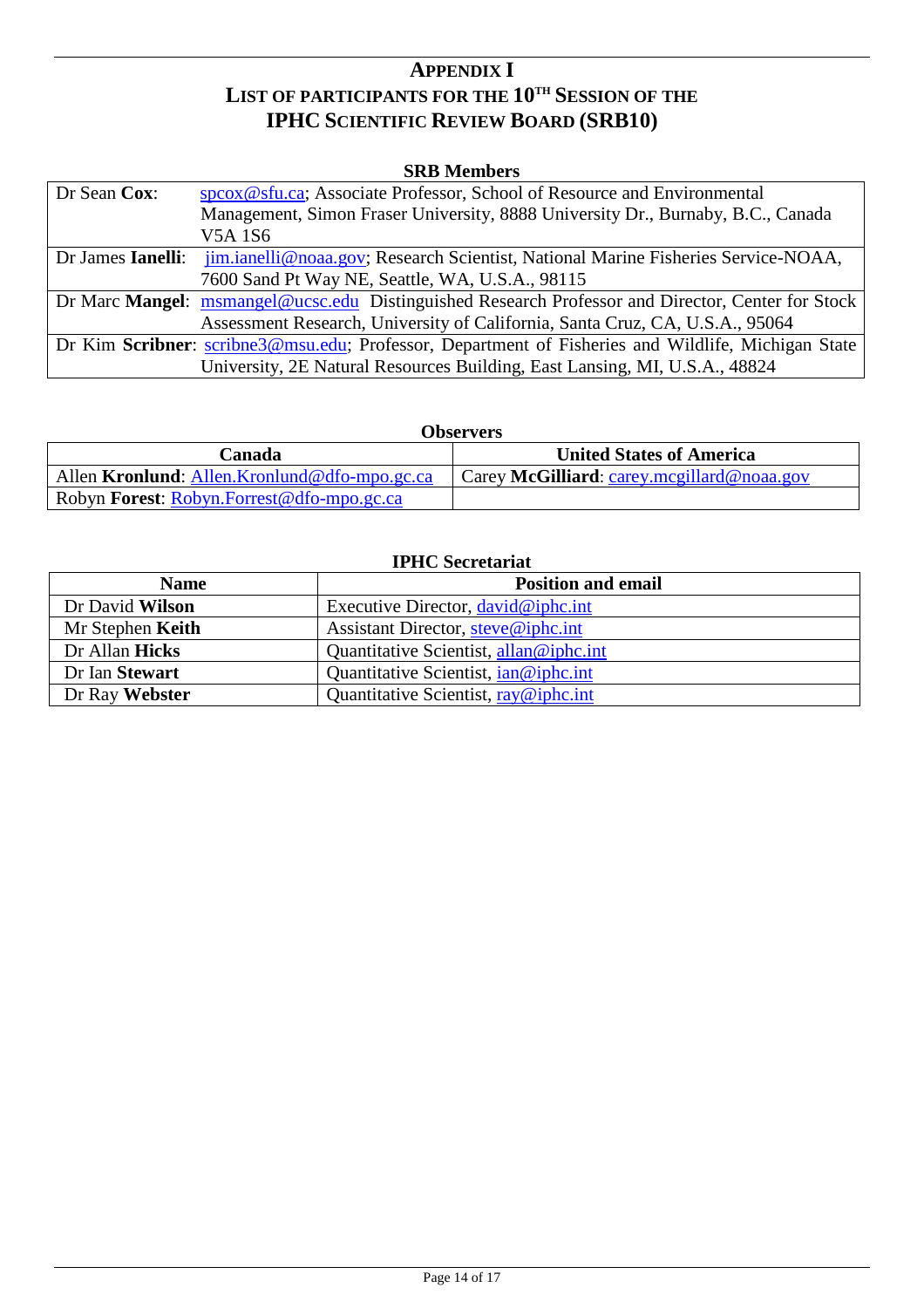

## <span id="page-14-0"></span>**APPENDIX II AGENDA FOR THE 10TH SESSION OF THE IPHC SCIENTIFIC REVIEW BOARD (SRB10)**

**Date**: 14–16 June 2017 **Location**: Seattle, Washington, U.S.A. **Venue**: IPHC Office, Salmon Bay **Time**: 09:00-17:00, 09:00-12:00 (the 16<sup>th</sup>) **Chairperson**: Dr Sean Cox (Simon Fraser University) **Vice-Chairpersons**: Drs. Marc Mangel and Jim Ianelli

**1. OPENING OF THE SESSION**

## **2. ADOPTION OF THE AGENDA AND ARRANGEMENTS FOR THE SESSION**

## **3. IPHC PROCESS**

- 3.1 Update on the actions arising from the  $9<sup>th</sup>$  Session of the SRB (SRB09) (S. Cox)
- 3.2 Outcomes of the 93rd Session of the IPHC Annual Meeting (AM093) (D. Wilson)

## **4. METHODS FOR SPATIAL SURVEY MODELLING** (R. Webster)

- 4.1 Recap and proposed changes for 2017
- 4.2 Evaluation of need for future survey expansions
- **5. DISCUSSION OF SPATIAL SURVEY MODELLING** (Chairperson)
- **6. PACIFIC HALIBUT STOCK ASSESSMENT DEVELOPMENT** (I. Stewart)
	- 6.1 Data source development
	- 6.2 Model code update
	- 6.3 TCEY-based management
	- 6.4 Stock distribution estimation by region
- **7. SIZE LIMIT ANALYSIS FOR 2017** (I. Stewart)
- **8. UPDATE ON ABUNDANCE BASED MANAGEMENT OF PACIFIC HALIBUT PROTECTED SPECIES (Bycatch) CATCH LIMITS** (A. Hicks)

## **9. MANAGEMENT STRATEGY ADVISORY BOARD (MSAB): UPDATE** (A. Hicks)

- 9.1 MSAB work plan and timeline for 2017
- 9.2 Improved Harvest Policy and recommendations from AM093
- 9.3 Fishing intensity metrics and design of simulations to investigate them
- 9.4 Presenting MSE results to MSAB members
- 9.5 Addressing stock & catch distribution in the harvest policy and future simulations
- **10. DISCUSSION OF MSAB TOPICS AND RECOMMENDATIONS FOR 2017** (S. Cox)

## **11. BIOLOGICAL AND ECOSYSTEM SCIENCE PROGRAM RESEARCH UPDATES** (J. Planas)

- 11.1 Progress on ongoing IPHC-funded research projects
- 11.2 Update on outcome of external funding applications
- **12. OTHER BUSINESS** (S. Cox)

## <span id="page-14-1"></span>**13. THE PROCESS FOR 'REVIEW OF THE DRAFT AND ADOPTION OF THE REPORT OF THE 10th SESSION OF THE IPHC SCIENTIFIC REVIEW BOARD (SRB10)'**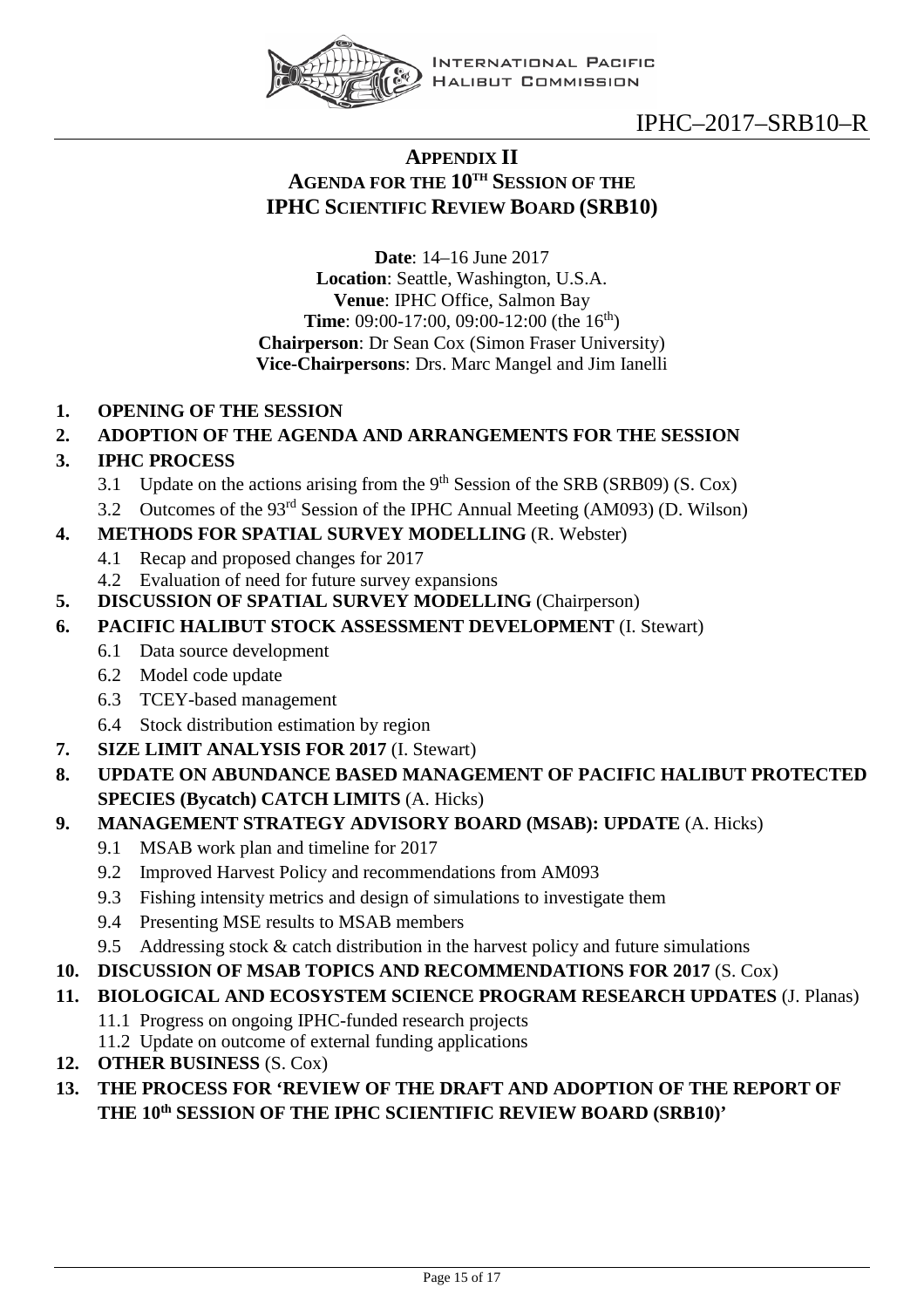

## **APPENDIX III LIST OF DOCUMENTS FOR THE 10TH SESSION OF THE IPHC SCIENTIFIC REVIEW BOARD (SRB10)**

<span id="page-15-0"></span>

| <b>Document</b>           | <b>Title</b>                                                                                                                                    | <b>Availability</b>                                          |
|---------------------------|-------------------------------------------------------------------------------------------------------------------------------------------------|--------------------------------------------------------------|
| IPHC-2017-SRB10-01        | DRAFT: Agenda & Schedule for the 10 <sup>th</sup> Session of the<br>Scientific Review Board (SRB10)                                             | 22 March 2017<br>$\checkmark$<br>$\checkmark$<br>19 May 2017 |
| IPHC-2017-SRB10-02        | DRAFT: List of Documents for the 10 <sup>th</sup> Session of the<br>Scientific Review Board (SRB10)                                             | 19 May 2017<br>✓<br>1 June 2017<br>$\checkmark$              |
| IPHC-2017-SRB10-03        | Update on the actions arising from the 9 <sup>th</sup> Session of the<br>SRB (SRB09) (IPHC Secretariat)                                         | ✓<br>22 May 2017                                             |
| IPHC-2017-SRB10-04        | Outcomes of the 93 <sup>rd</sup> Session of the IPHC Annual Meeting<br>(AM093) (IPHC Secretariat)                                               | 19 May 2017<br>✓                                             |
| IPHC-2017-SRB10-05        | Evaluating the need for future survey expansions in Areas<br>2A and 4A and proposed changes to the space-time<br>modelling in 2017 (R. Webster) | 1 June 2017<br>✓                                             |
| IPHC-2017-SRB10-06        | Withdrawn                                                                                                                                       | Withdrawn                                                    |
| IPHC-2017-SRB10-07        | Pacific halibut stock assessment development for 2017<br>(I. Stewart)                                                                           | 25 May 2017<br>✓                                             |
| IPHC-2017-SRB10-08        | Evaluation of the IPHC's 32" minimum size limit<br>(I. Stewart & A. Hicks)                                                                      | 19 May 2017<br>✓                                             |
| IPHC-2017-SRB10-09        | Defining the simulations to evaluate fishing intensity<br>(A. Hicks)                                                                            | 22 May 2017<br>✓                                             |
| IPHC-2017-SRB10-10        | A discussion on estimating stock distribution<br>and<br>distributing catch for Pacific halibut fisheries (A. Hicks,<br>I. Stewart & R. Webster) | 1 June 2017<br>✓                                             |
| IPHC-2017-SRB10-11        | Progress report on biological research activities at IPHC<br>(J. Planas)                                                                        | $\checkmark$<br>19 May 2017                                  |
| <b>Information papers</b> |                                                                                                                                                 |                                                              |
| IPHC-2017-SRB10-INF01     | Abundance based management for Pacific halibut PSC<br>(NPFMC June 2017-C5)                                                                      | 25 May 2017<br>✓                                             |
| IPHC-2017-SRB10-INF02     | 5-yr Biological and Ecosystem Science Program Research<br>Plan                                                                                  | 19 May 2017<br>✓                                             |